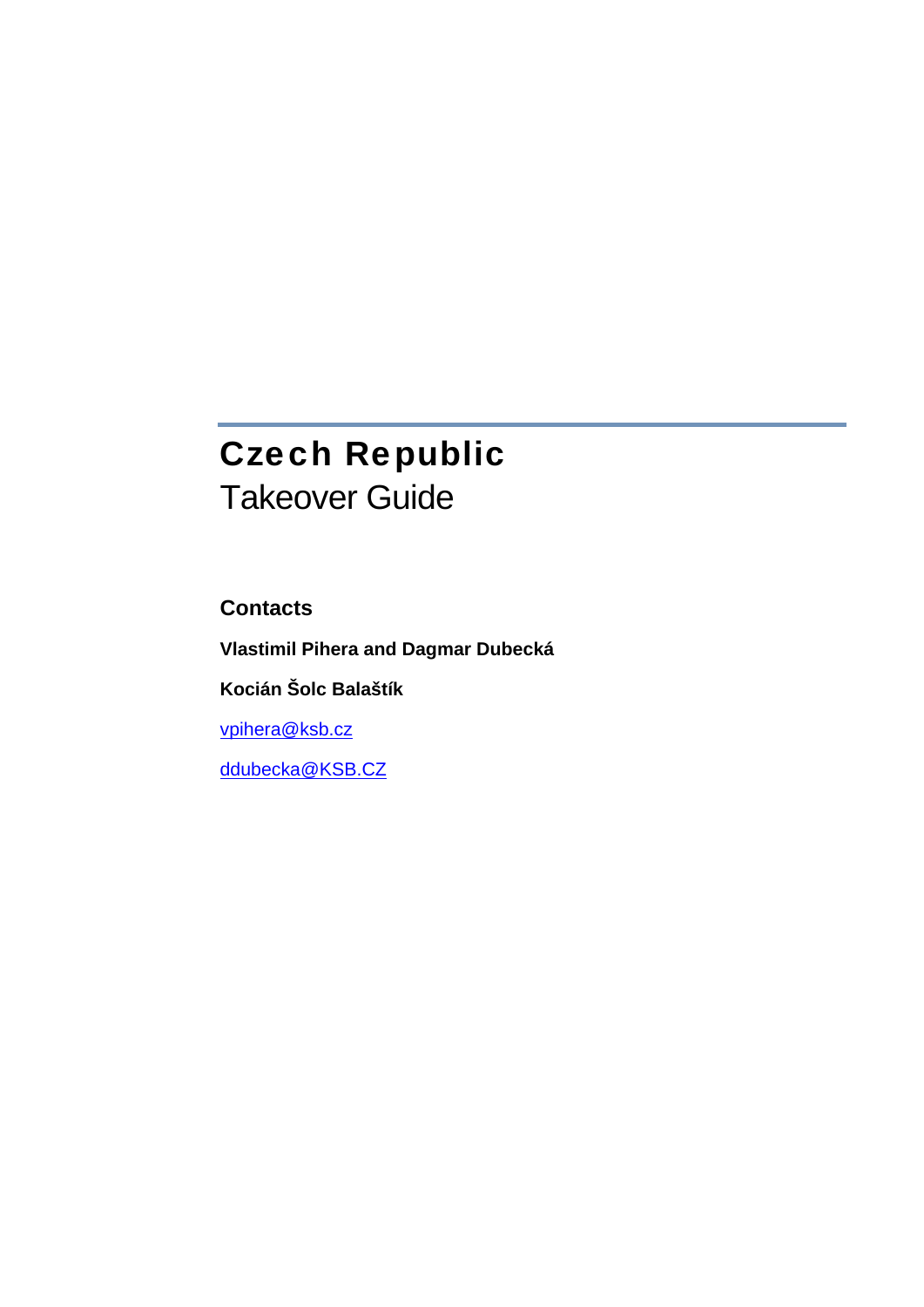| <b>Contents</b>                     | Page |
|-------------------------------------|------|
| <b>INTRODUCTION</b>                 |      |
| <b>VOLUNTARY TAKEOVER BIDS</b>      | 2    |
| MANDATORY TAKEOVER BID              | 8    |
| <b>COMPETING BIDS</b>               | 10   |
| TAKEOVERS AND MINORITY SHAREHOLDERS | 10   |

. . . . . . . . . . . .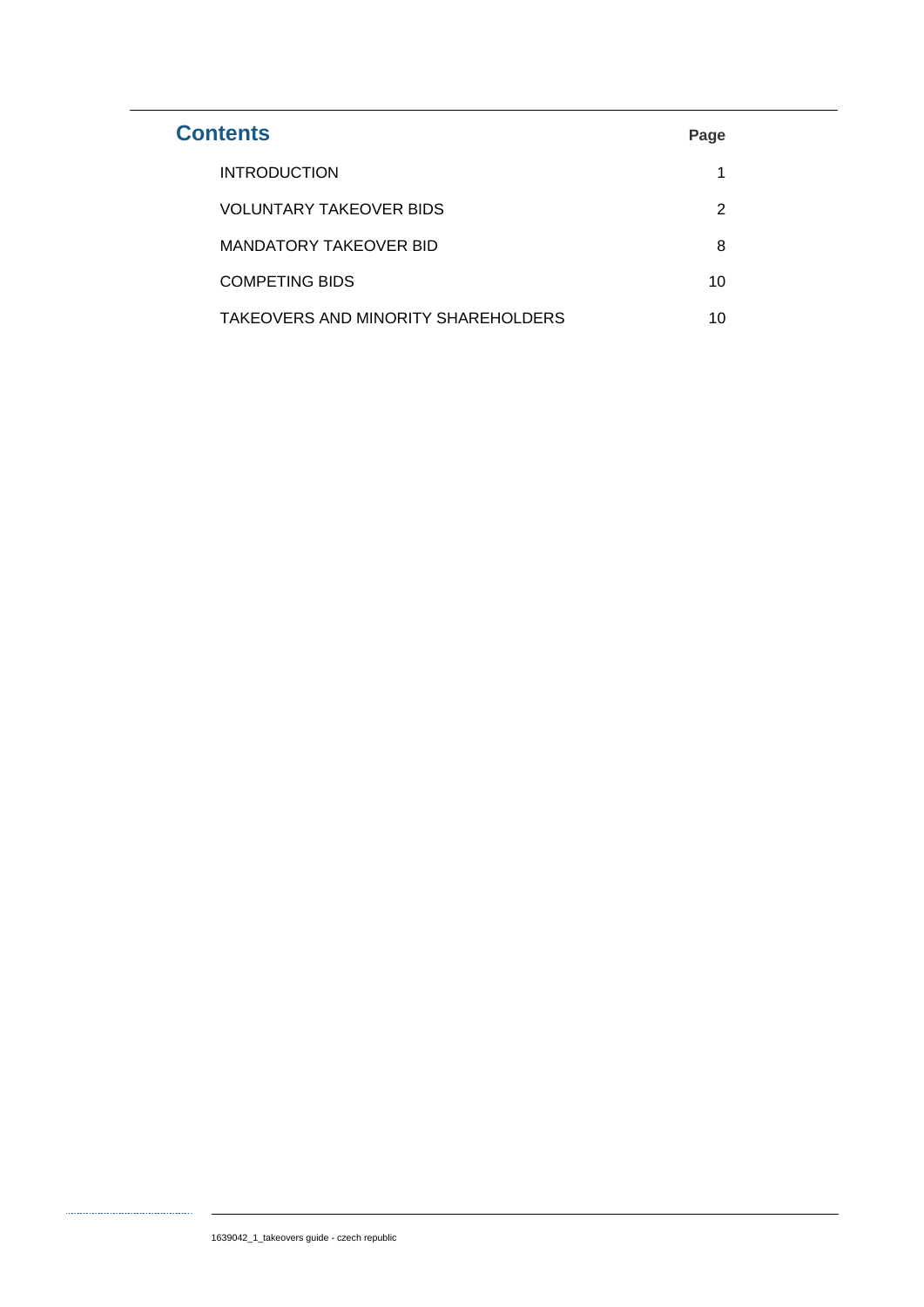# <span id="page-2-0"></span>**INTRODUCTION**

# **History**

Czech law did not contain any special provisions on takeover bids before 1996 and takeover bids were subject to general provisions on public offers to enter into a contract. The Czech Commercial Code (which constitutes a general commercial law codex and applies primarily to business entities, commercial companies and the so-called commercial relationships) was amended in 1996 and new provisions on the so-called public offer for a share purchase agreement was inserted to the section applicable to joint-stock companies (Section 183a through 183c). In addition to formal requirements for takeover bids, the new provisions also imposed a duty to make a mandatory takeover bid in circumstances in which a shareholder acquires a  $\frac{1}{2}$ , 2/3 or  $\frac{3}{4}$  share in the voting rights of a listed company.

The provisions on takeover bids have undergone several amendments since. The most important one was the 2000 amendment which took effect on January 1, 2001 that substantially changed the takeover legislation and introduced the term "takeover bid" in the Commercial Code among other things. The major changes include, without limitation, the requirement of prior consent from the Securities Commission (a special supervisory authority) to publish takeover bids involving listed companies, the linking of the duty to make a takeover bid to acquiring control over a company, and a newly constructed requirement regarding the amount of the price upon a mandatory takeover bid. This amendment gave the provisions on takeover bids the form, which they have basically held until the April 1, 2008. The following amendments only brought less significant technical changes.

On April 1, 2008, the new Takeover Act (No. 104/2008 Coll.) entered into force. Its main goal is to transpose the Takeover Directive 2004/25/EC. However, it has brought also other substantial changes of the takeover regulation.

# **Takeover Bids under Czech Law – general introduction**

The Takeover Act defines a takeover bid as a public offer made to the holders of the securities of a company to acquire all or some of those securities, whether mandatory or voluntary, which follows or has as its objective the acquisition of control of the offeree company. Section 276 of the Commercial Code defines a takeover bid as a "manifestation of will whereby the offerer addresses unspecified parties for the purpose of concluding a contract". Takeover bids are therefore bids made to an unlimited group of parties. If the takeover bid is made to a particular addressee, it cannot be deemed to constitute either a public offer to conclude a contract or a takeover bid.

Pursuant to Section 4 of the Takeover Act, any conduct qualifying as conduct whose objective is the acquisition of participation securities in a target company shall be deemed to constitute a takeover bid, provided that it has "significant attributes of a takeover bid". These provisions are designed to cover even conduct that cannot be classified as a public offer to conclude a contract if the nature (primarily economic) of the conduct is close to the nature of a public offer to conclude a contract. The significant attributes in this respect include, without limitation, a wide group of addressees (all or a majority of company shareholders) and the objective of such conduct (control over the target company). It must be pointed out in this regard that the actual impact of this rule shall depend on the application practice that is adopted by the Czech National Bank and Czech courts.

The provisions of the Czech Takeover Act only apply to takeover bids for participation securities issued by public limited liability companies with registered offices in the Czech Republic ("target companies"), provided that the target company issued securities listed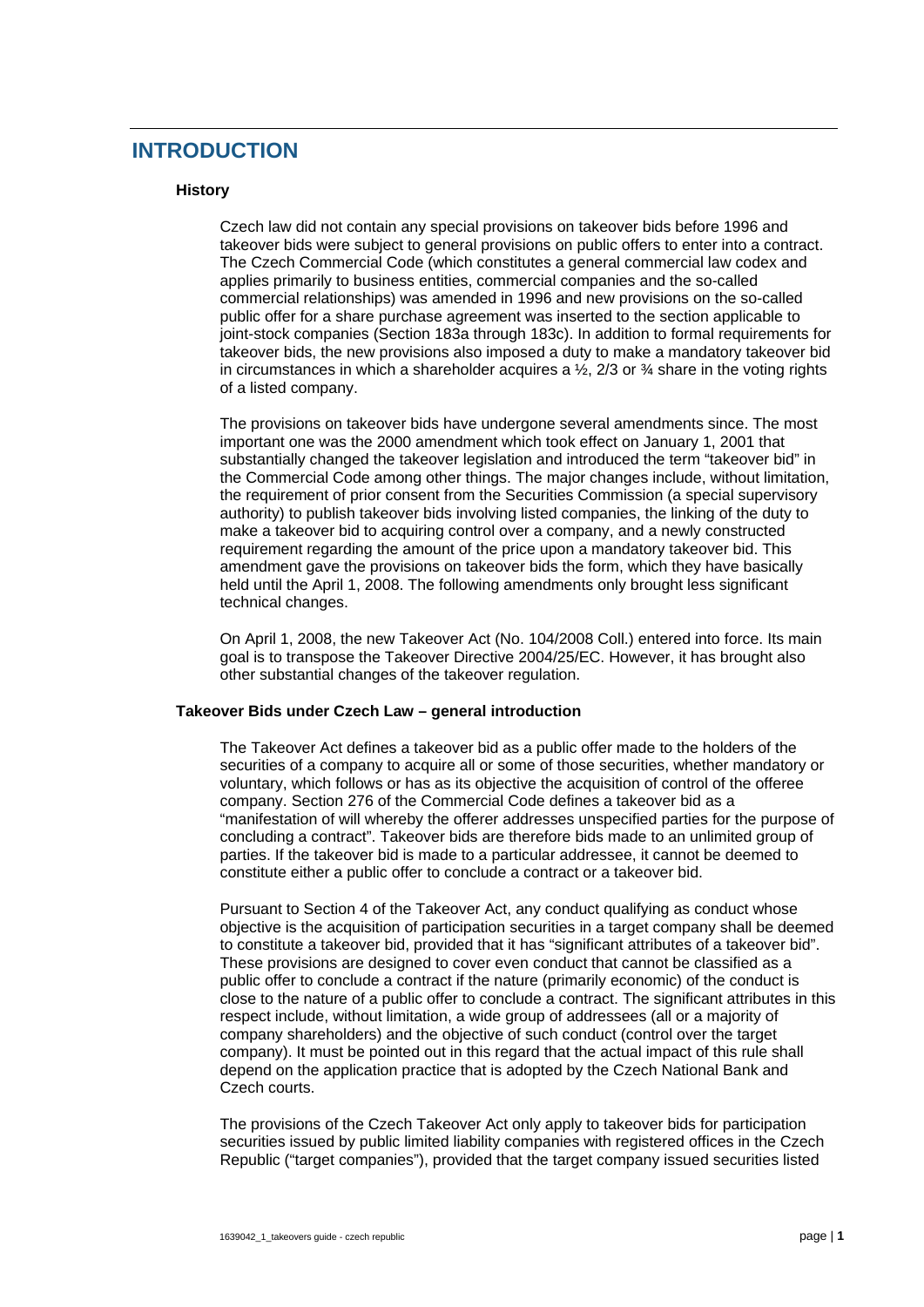<span id="page-3-0"></span>on a regulated market in the Czech Republic. Pursuant to Sections 5 and 6 of the Takeover Act that reflect article 4 of the Takeover Directive, the Takeover Act regulates certain aspects of takeover bids with a foreign element. The Takeover Act sets forth in accordance with the requirements of the Takeover Directive that its provisions applicable to the procedure of the bid shall also apply to takeover bids for securities of companies having their registered office in another Member State admitted to trading on a Czech regulated market (provided that the terms and conditions of Art. 4 of the Takeover Directive apply), and its company law provisions shall apply in circumstances where securities of a company having its registered office in the Czech Republic are admitted to trading on a regulated market of another Member State.

Mandatory takeover bids are takeover bids made by the offerers because they are subject to a statutory duty to do so. In comparison to voluntary takeover bids, mandatory takeover bids apply only to *listed* securities issued by the target company, as opposed to any securities. given the low number of voluntary takeover bids, the provisions on mandatory takeover bids are the most important for practical application.

Public offers to purchase voting securities of a non-listed Czech joint-stock (target) company or public offers that do not have as their objective the acquisition of control of the offeree company, are not regulated as takeover bids and are subject to the more liberal regulation of public offers in the Commercial Code (Art. 183a et seq.). It can be summed-up that the only requirements are that the offer shall be accompanied by the opinion of the governing bodies of the target company on the offer pursuant the relevant parts of the Takeover Act and the minimum requirements on the content of the offer. However the Takeover Act governs the technical procedure of forming contract also in such cases.

# **VOLUNTARY TAKEOVER BIDS**

# **Formal Requirements**

In addition to the identification of the offerer, the target company and the securities subject to the takeover bid, the offer document must indicate the following:

- the direct or indirect holding of the offerer and the co-operating parties in the target company and the description of their inter-relations;
- consideration offered for each security (in cash or in securities);
- the information on the average price for the shares in the target company on regulated markets for the most recent 6 months;
- bid acceptance period;
- securities transfer procedure and the terms and condition for payment of the price;
- manner of notifying that a contingent or limited (by a certain number of securities) takeover bid was accepted;
- offerer's intentions regarding the company's future operations, employees and bodies, including any planned changes which may have any impact on employment rate;
- resources and the manner of financing the price;
- the jurisdiction of the bid and the supervisory authority.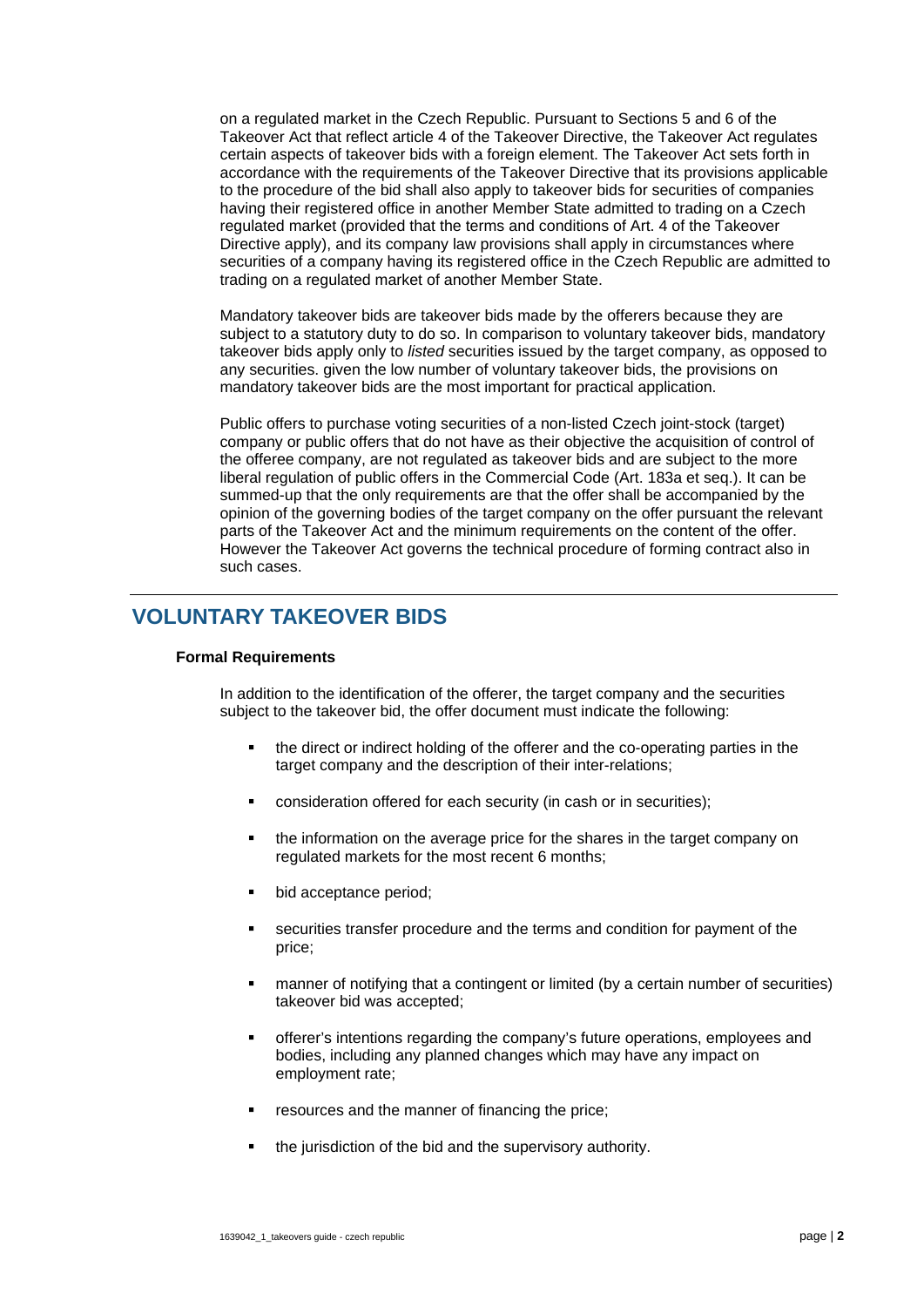If securities, the public offer of which would otherwise require a prospectus under the Capital Market Trading Act applicable to public offers of securities, are offered as consideration, the offer document shall further contain information required by the Capital Market Trading Act. The offer document may be supplemented by declaration of a trustworthy party other than the offerer setting forth that to his/her knowledge, the contents of the takeover bid are in compliance with law. Such party is then liable for the contents of the offer document together with the offerer.

The offer document for a mandatory takeover bid shall further set forth the basis on which the bid is launched, a description of methods applied to determine the amount of the consideration, information on the type and amount of the consideration provided or agreed for each acquisition of securities in the target company by the offerer or a party co-operating with the offerer and the number of securities acquired in individual transactions, if they had been agreed within twelve months prior to the making of the offer, or a declaration that no such transaction has been agreed.

If an offer document is approved by a takeover supervisory authority in another Member State in accordance with governing law, the takeover bid may be disclosed in the Czech Republic, provided that:

- an official translation into Czech is attached; the original text of the takeover bid may only be disclosed by a long-distance access method if information where the original version is available is disclosed together with the official translation;
- **i** it contains information on tax treatment to be applied to the consideration under the agreement to be entered into as a result of the takeover bid;
- it contains information on procedures to be applied for the acceptance of the takeover bid and the exercise of rights associated therewith if the bid differs from the procedures described in the initial text thereof due to the cross-border nature of the bid.

The offerer shall present the offer document to the Czech National Bank prior to disclosure thereof (including the official translation into Czech).

Takeover bids under laws of another, non-Member, State may be launched in the Czech Republic, unless in conflict with the general principles of takeover bids. However, prior consent from the Czech National Bank is required.

The offerer may alter the amount of the consideration at any time but only upward to make it more beneficial for the addressees of the bid. The bid may be altered or withdrawn in other circumstances unless such procedure is in conflict with the general principles applicable to the takeover bids and in materially justified events that are independent to the will of the offerer or parties co-operating with the offerer. If the takeover bid is altered, substantially changing the current terms and conditions thereof to the benefit of the addressees, such changes shall be reflected in agreements that have already been entered into on the basis of the bid.

The offerer shall inform the Czech National Bank of its intention to change or withdraw a takeover bid at least 5 business days before the change is disclosed or the bid withdrawn. If the Czech National Bank discovers that the procedure suggested in the notice is in breach of law, it shall prohibit the change or withdrawal of the bid. The offerer shall disclose the change or withdrawal of the bid in the same manner as the takeover bid; the binding term of the bid must continue for at least five business days after the change is disclosed. Takeover bids may be limited to a certain number of securities only. If the number of securities offered to an offeree who is to accept such offer exceeds the predetermined limit, the offerer shall satisfy the offerees proportionally.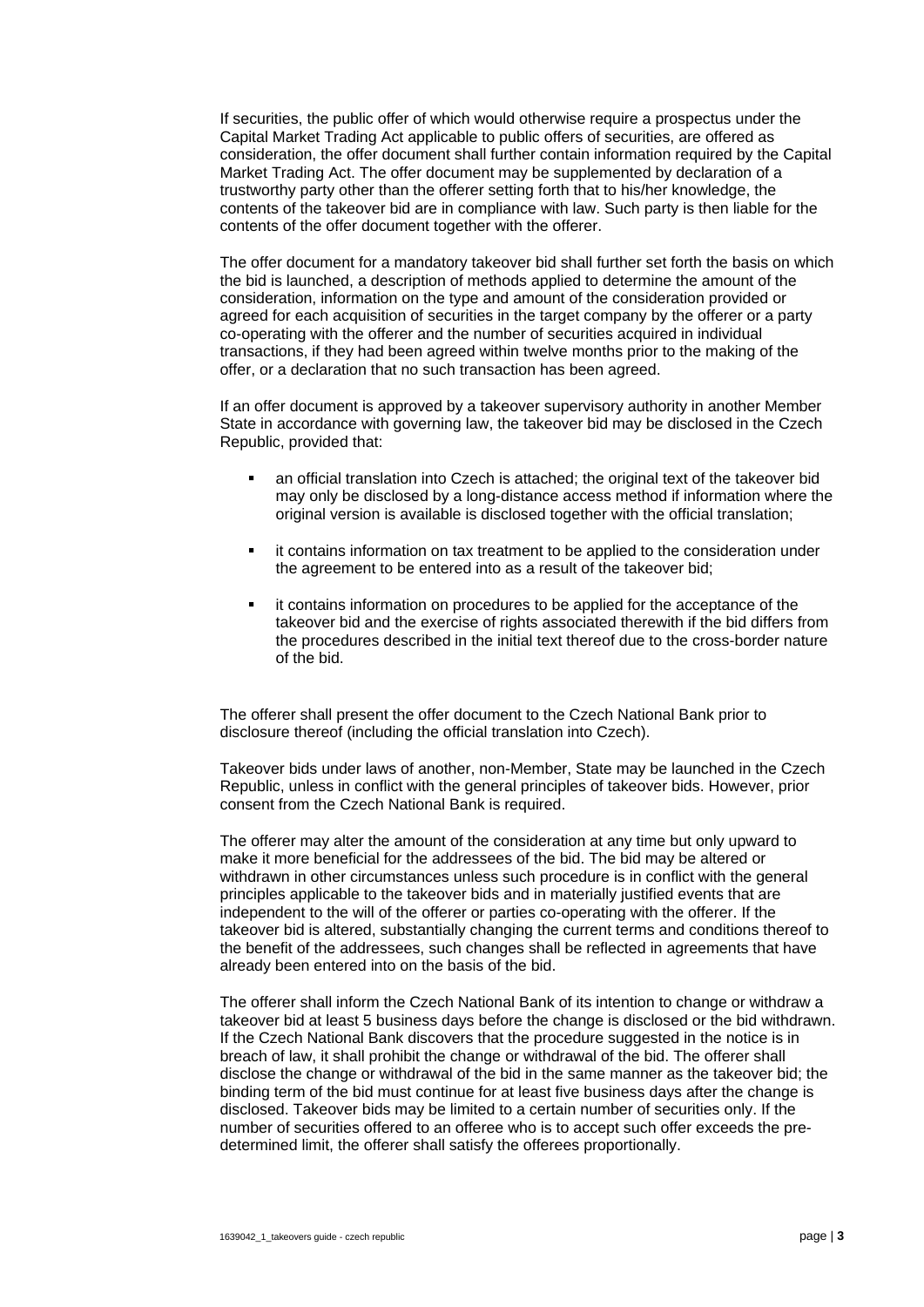## **Acceptance period**

The binding term of the takeover bid shall not be less than four weeks. If the binding term is longer than ten weeks the offerer shall disclose a notice of the deadline two weeks prior to the expiration thereof (Section 24, subsection 1 of the Takeover Act).

The offerer may extend the binding term of the takeover bid if such possibility has been explicitly referred to in the takeover bid and unless such procedure is in conflict with the principles of the takeover bid. This may also apply if a competing takeover bid has been disclosed or if the offerer has altered the amount of the consideration. However, no extension limiting the operation of the target company more than practicably reasonable, taking into account the aims of the takeover bid, is admissible. Neither extension nor reduction of the takeover bid binding term is permissible if the offerer has explicitly stated in the takeover bid that it will not alter the takeover bid binding term. The Act makes it also possible for the offerer under special circumstances – this does not apply to mandatory takeover bids – to reduce the takeover bid binding term, taking into account the needs of the target company. The takeover bid binding term cannot be reduced to less than 2 weeks. Any change of the binding term must first be communicated to the Czech National Bank, which may prohibit such change.

If a competing takeover bid is disclosed, the binding term shall automatically extend to not expire before ten days following the disclosure of the competing takeover bid.

# **Offerer's Obligations**

Prior to the bid:

The offerer shall, without undue delay, publish that it has decided to launch a takeover bid. No special form is prescribed for the disclosure. However, the disclosure must not result in the creation of a false market and must avoid unequal distribution of information or insider trading. In the case of a legal entity, the relevant moment for establishment of the duty is when the relevant managing body adopts such decision. The offerer may address the CNB, which may postpone the establishment of the duty on serious grounds. However, if there have already been any irregularities on the market possibly arising from the contemplated takeover bid, the offerer must disclose its intention before it has definitively decided to go for the takeover, i.e. even if the CNB approved the postponement of the duty.

During the bid:

During the bid (the binding term thereof), neither the offerer nor parties co-operating with the offerer may carry out any legal acts that have as their objective the contractual acquisition of participation securities in the target company under any terms and conditions other than those of the takeover bid, unless:

- they acquire participation securities through exercising exchange rights attached to securities they had acquired before the offerer decided to launch the takeover bid;
- they acquire participation securities through exercising priority rights or option and/or contract rights, provided that they had acquired such rights in good faith before the offerer decided to proceed with conduct leading to the establishment of the offer duty or, if applicable, before the offerer decided to launch the takeover bid;
- they acquire participation securities through exercising third-party rights that the offerer or a party co-operating with the offerer established before the offerer decided to proceed with conduct leading to the establishment of the offer duty or, if applicable, before the offerer decided to launch the takeover bid;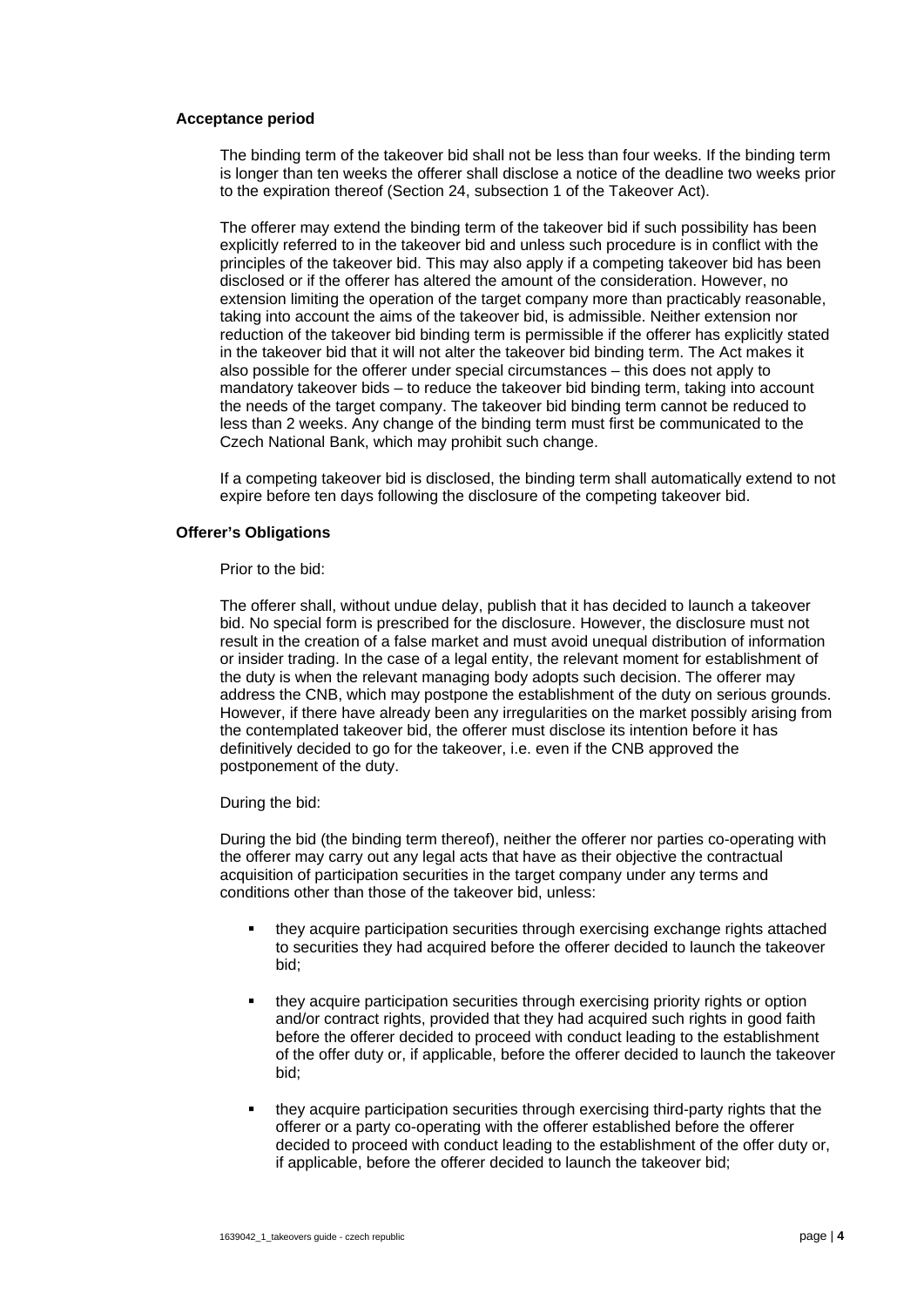- they acquire participation securities by performing an obligation due to a nonengaged shareholder under a profit transfer agreement or a controlling agreement as per special law; or
- these parties are a security broker or a bank carrying out such legal acts within their standard, day-to-day business operations when rendering investment services (managing investment instruments) or when performing their obligations resulting from their status of market makers under special law or from a comparable position on the public securities market.

If the offerer or a party co-operating with the offerer breaches the afore-mentioned prohibition, they shall be subject to a three-year ban on exercising the rights attached to participation securities they acquired as the result of such conduct.

During the bid (the binding term thereof), neither the offerer nor parties co-operating with the offerer may carry out any legal acts that have as their objective the disposal of participation securities in the target company, unless the following situations are the case:

- exercise of a priority right or option and/or contract rights, provided that neither the offerer nor parties co-operating with the offerer had acquired such rights in good faith after the offerer decided to proceed with conduct leading to the establishment of the offer duty or, if applicable, after the offerer decided to launch the takeover bid;
- exercise of a third-party right that the offerer or a party co-operating with the offerer established before the offerer decided to proceed with conduct leading to the establishment of the offer duty or, if applicable, before the offerer decided to launch the takeover bid;
- the offerer or parties co-operating with the offerer are a security broker or a bank carrying out such legal acts within their standard, day-to-day business operations when rendering investment services (managing investment instruments) or when performing their obligations resulting from their status of market makers under special laws or from a comparable position on the public securities market.

The offerer or parties co-operating with the offerer are obliged to inform the Czech National Bank of any acquisition or disposal of participation securities during the bid within five business days. The Czech National Bank may, upon request from the offerer or parties co-operating with the offerer, approve an exemption from the prohibition to acquire or dispose of participation securities during the bid. If the obliged party or a party co-operating with the obliged party acquires participation securities subject to the takeover bid under terms and conditions better than those set forth in the takeover bid in the period between the date of the disclosure of the bid and the last day of the binding period of the bid, such change shall result in relevant alteration of and amendment to the takeover bid and agreements already entered into on the basis of the bid.

#### After the bid:

The offerer shall publish the results of the takeover bid and inform the board of directors and the supervisory board of the target company thereof in writing.

After the binding term expires, the offerer or parties co-operating with the offerer may not launch a takeover bid for acquisition of securities in the same target company for one year following disclosure of the results. However, this prohibition does not apply if the offerer is subject to the offering duty or if a competing offer is involved. Similar prohibition applies to anyone who disclosed an intention to launch a takeover bid but did not complete it. In this event, the Czech National Bank may approve an exemption from such restriction.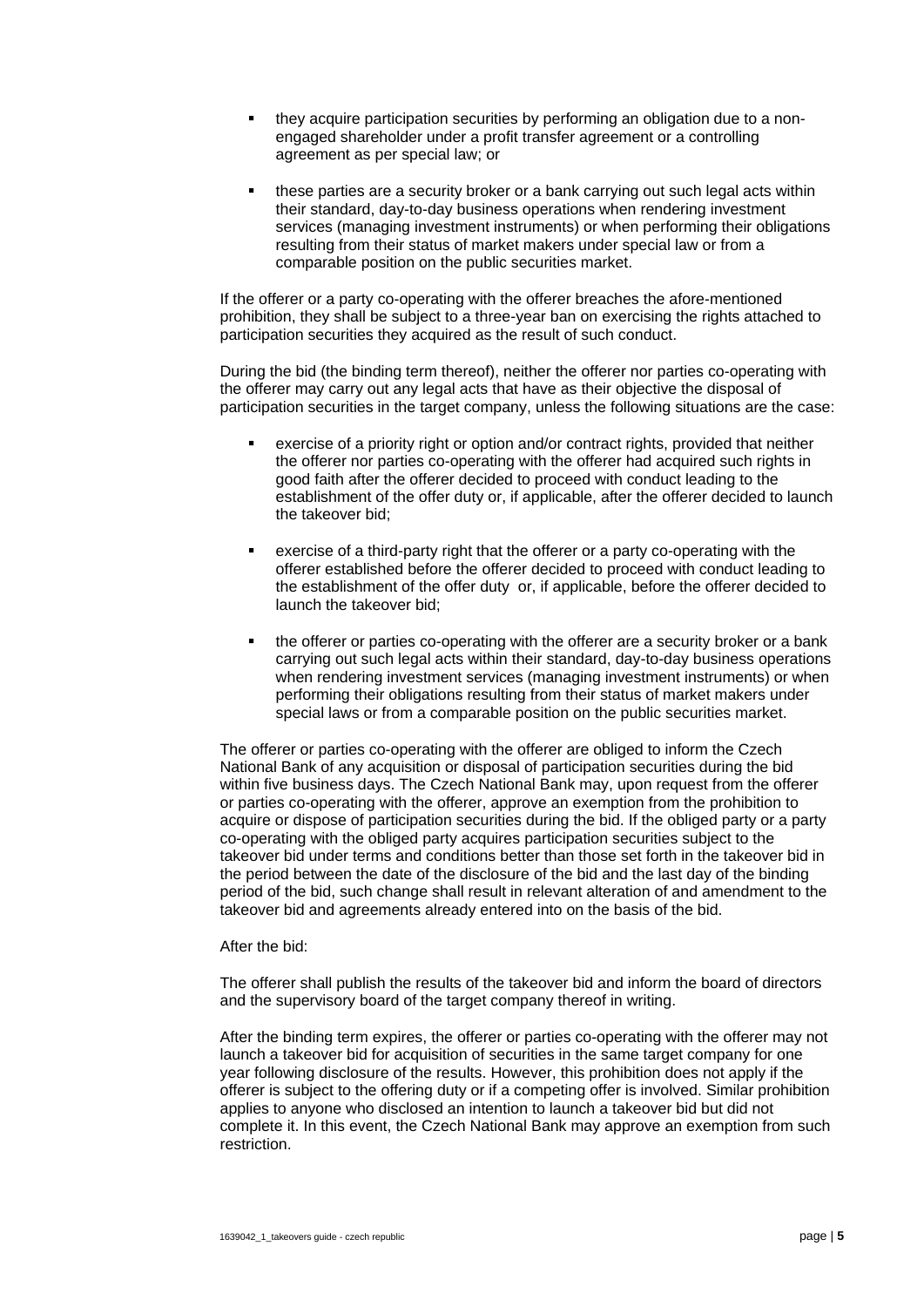Neither the offerer nor parties co-operating with the offerer may acquire by transfer participation securities in the target company for consideration higher than that set forth in the takeover bid for 6 months after the binding term expired. This shall not apply if:

- the transaction is entered into on a regulated market on the substantial particulars of which the parties agreed through an automated trading system;
- the value of the consideration does not exceed (at the moment it is rendered or agreed upon) the up-to-date price of the security at the regulated market;
- the acquisition is the result of fulfilling a statutory duty or due to exercise of a right to purchase participation securities; or
- if any circumstances are involved allowing the offerer to acquire participation securities even during the binding term.

The Czech National Bank may approve acquisition of participation securities for higher consideration in other instances as well but the offerer shall reimburse the difference between the consideration set forth in the takeover bid and the actual consideration to parties who accepted the original takeover bid.

# **Target Company's Obligations**

The target company is, as the offerer, also obliged to prevent the market from disturbance which could occur as a result of leaked non-public information on the takeover bid. The members of the board of directors and the supervisory board of the target company and its shareholders and employees shall keep such information confidential. However, the Commercial Code imposes a duty on the board of directors of the target company to inform employee representatives without undue delay of its becoming aware of any planned takeover bid and to provide them with all documents it has received in this connection.

The offerer shall be obliged to deliver the offer document to the members of the board of directors and the supervisory board of the target company at least 10 business days prior to the disclosure thereof. The members of the bodies are obliged to draft a joint written statement thereon within 5 business days following the delivery thereof setting forth their opinion whether the takeover bid is in line with the interests of the target company, shareholders, employees and creditors of the target company, including the impact thereof on employment at the location of the company's business. The body members must also comment in the statement as to whether the transaction may give rise to any doubts regarding conflict of interest with the interests of the target company or its shareholders and whether or not they themselves accept the takeover bid and to what extent. If a competing takeover bid is involved (see below), the statement by the bodies of the target company must also provide a summary of the competing takeover bid and the comparison thereof with the original one.

If the members of the bodies of the target company receive a statement on the takeover bid from the employees of the target company (see below), they shall attach the employee statements to their statement.

# **Defence Mechanisms and Other Restrictions**

The Takeover Act stipulates that members of the target company's board shall not carry out any act which may restrict the ability of bid addressees to freely decide on the takeover bid. The board may take measures to frustrate the bid only if:

 the general meeting approves such particular conduct during the bid (within the binding term thereof) (for this purpose, the Takeover Act reduces the deadline for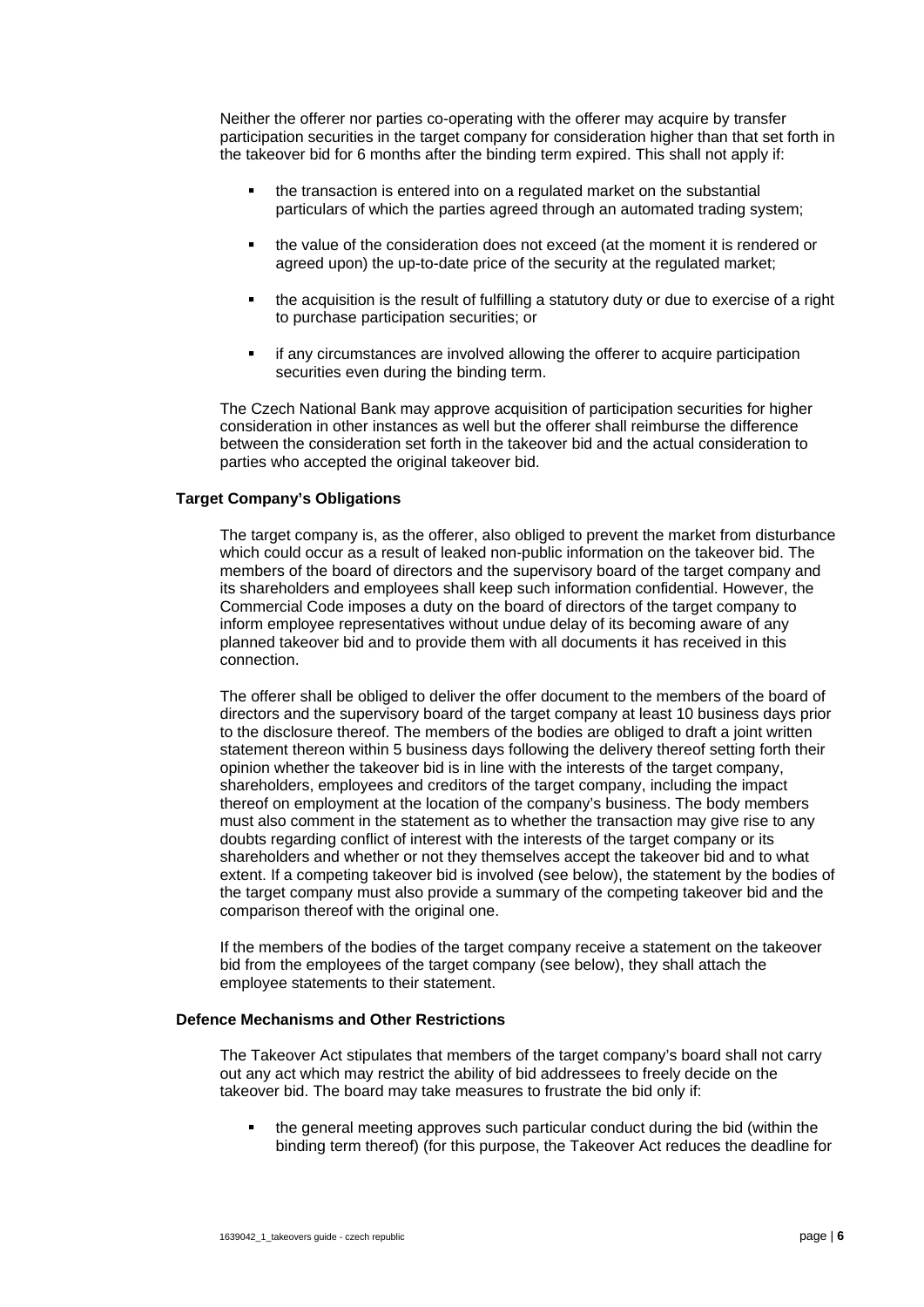notice of the general meeting by approximately one half, i.e. the deadline shall be 14 days);

- the company has complied with duties imposed by law ; or
- it is within standard, day-to-day operations.

The afore-mentioned restriction does not apply (as per explicit provisions) to indispensable measures to find a competing takeover bid; members of the board of directors and the supervisory board of the target company may also launch a competing takeover bid.

# **Publication**

The offerer shall, within 15 days following the notification of the intention to launch a takeover bid, submit an offer document to the CNB whereafter the CNB has 15 days to examine the offer document and prohibit the takeover bid if the offer document fails to comply with all requirements imposed by the Takeover Act or if it provides apparently untrue or misleading information. In addition, the Czech National Bank may give notice to the offerer to prove that it has sufficient funds to finance the bid. If the offerer fails to prove it has sufficient funds, the Czech National Bank may prohibit the takeover bid. If the Czech National Bank does not prohibit the takeover bid, the offerer shall disclose (after a deadline determined by the Czech National Bank for issue of the potential decision to prohibit the bid) the offer document in at least one nationwide daily newspaper and simultaneously on the Internet. Disclosing the offer document on the Internet is not required if the offer document is freely available to the public at the offerer's registered office in a hardcopy.

If a mandatory takeover bid is involved, the CNB must directly approve the publication thereof. In these circumstances, the mandatory takeover bid may be disclosed only after the CNB has approved the disclosure thereof.

For the purpose of the takeover bid, an offerer with a place of residence or registered office outside the Czech Republic must authorize an attorney-at-law (advocate) or a company authorized to provide investment services in the Czech Republic to represent them, in particular to receive mail. This duty shall not apply if the offerer has a branch office in the Czech Republic.

#### **Supervisory Authority**

Takeover bids were not subject to any supervision between 1996 and 1998. The Securities Commission supervised compliance with all obligations associated with takeover bids (both voluntary and mandatory) between 1998 and 2006. The Securities Commission was abolished on April 1, 2006 and its powers passed over to the Czech National Bank (CNB) which had been in charge of supervising banks before (the socalled integrated financial market supervision).

The CNB supervises takeover bids also pursuant the new Takeover Act, in addition to being the only authority supervising the financial market in the Czech Republic. The CNB is thus comparable to German BaFin or British FSA. A special aspect of the CNB is that it simultaneously functions as the central bank of the Czech Republic (i.e. it is primarily in charge of taking care of price stability) and the bank's independence is directly guaranteed by the Constitution. The CNB's powers in the capital market area are set forth in Act no. 15/1998 Sb., the Capital Market Supervision Act. The Act applies to the confidentiality duty imposed on the Bank's current and former employees in respect of all information they receive in connection with any decision on, or supervision over, takeover bids.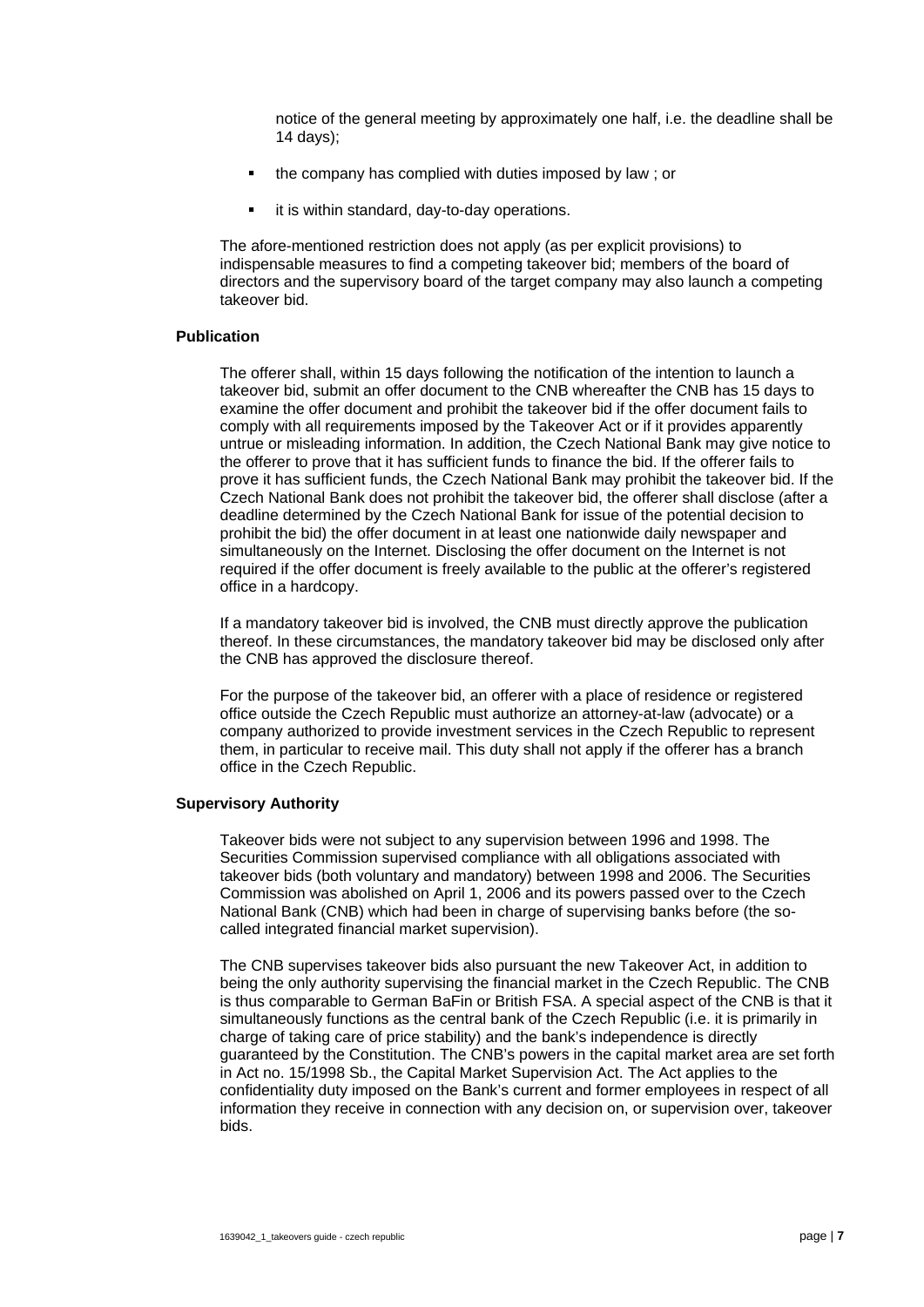<span id="page-9-0"></span>The Takeover Act covers a number of administrative torts that the Czech National Bank is authorised to penalise. When exercising its powers of the supervisory authority, the CNB has the position of an administrative authority and is required to follow general rules applicable to administration proceedings (in particular Act no. 500/2004 Coll., the Code of Administrative Procedure). In addition, the Takeover Act authorises the CNB to carry out on-site inspections of target companies or parties on whom certain obligations have been imposed by law in accordance with Act no. 552/1991 Coll., the State Inspection Act. As far as concerns the takeover process, the CNB has the power to prohibit a takeover bid, including any changes thereof, approve disclosure of a takeover bid and decide on a number of exemptions from generally formulated bans (see below). In addition, the CNB has the right to change the price offered for a takeover bid at its own discretion (see below).

An appeal can be lodged against a decision of the CNB. The appellate authority is the Bank Board (a steering authority of the CNB, the members of which are appointed by the President of the Czech Republic). Pursuant to the Takeover Act, lodged appeals have no suspensory effect (i.e. the decision is enforceable) save for decisions on administrative torts or, if applicable, penalties. All decisions by the CNB are essentially reviewable by the court within the administrative court system. The Czech Republic is the party liable for any damage resulting from an unlawful decision by the Czech National Bank or for any other intervention with other parties' rights in accordance with Act no. 82/1998 Coll.

#### **Penalties**

In general, the Czech National Bank may impose a penalty up to CZK 50 million (i.e. approximately EUR 1.8 million) for a breach of basically every substantial duty. Decisions on penalties or remedies are subject to court review.

If the offerer makes the takeover bid in conflict with law, the damaged parties may claim compensation for damage or conclusion of a purchase contract under terms and conditions as if the takeover bid were made in accordance with law. Czech law fails to regulate class actions, which limits the practical usability of such lawsuits. If the offerer commits a major breach of law, whoever who has accepted the offerer's bid may rescind from the contract entered into on the basis of the bid.

# **MANDATORY TAKEOVER BID**

#### **Obligation to launch a bid**

Pursuant to Section 35 of the Takeover Act, the duty to launch a takeover bid is established when a certain party acquires a "decisive share in the voting rights". The decisive share in the voting rights is deemed to be at least 30% of all votes attached to the participation securities of the target company. When calculating the share in the voting rights, everyone should have, in addition to the voting rights attached to securities they hold, all voting rights the exercise of which they are able to (at their own discretion) influence directly or indirectly. Voting rights of controlled parties shall be attributed to the controlling party at all times.

The so-called co-operating parties are subject to a special procedure. Co-operating parties are defined as parties that, in mutual concert, cooperate to acquire or enforce joint influence in a target company. Controlling and controlled parties or members of a corporate group are at all times deemed to be co-operating parties. For the purpose of establishment of the duty to launch a takeover bid, the Takeover Act treats a group of cooperating parties as a single unit where the members' shares in the voting rights of the target company are consolidated. If the group of co-operating parties acquires a decisive share jointly or if a group of co-operating parties is established to acquire a decisive share in the voting rights, all members thereof who are obliged to jointly comply with the duty to make a takeover bid are subject to the duty. Transfers of shares between members of co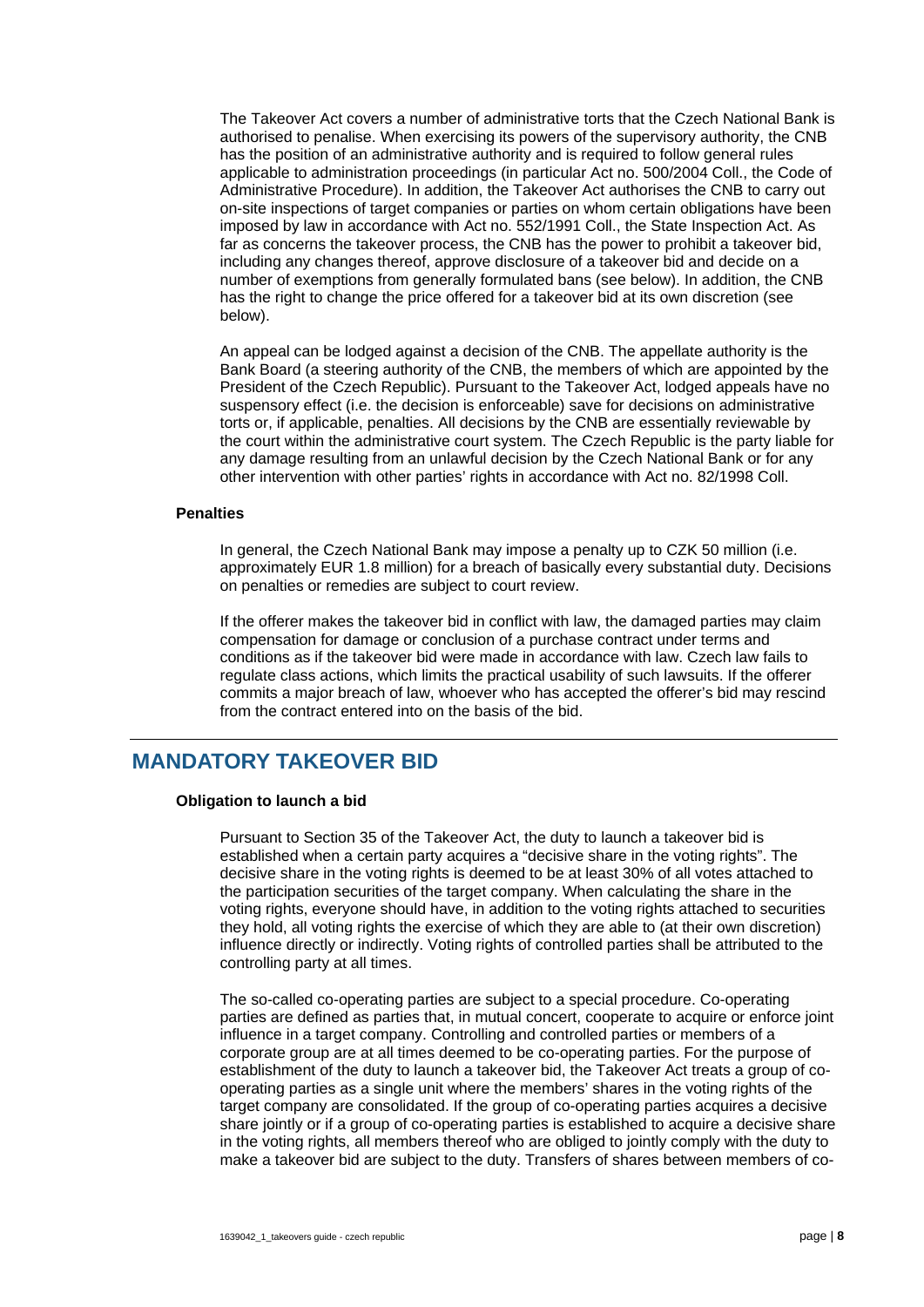operating groups cannot result in the duty to launch a takeover bid. However, if any such group breaks up and the break-up results in a particular member independently acquiring a decisive share (which the member did not hold prior to the establishment of the group), this former member of the group of co-operating parties shall be obliged to launch a takeover bid.

## **Exemptions from the duty to launch a takeover bid**

The major exemption from the general duty to launch a take over bid applies to situations when the party involved does not gain control over the target company although it acquires 30% share in the voting rights thereof. Control is defined in Section 66a, subsection 2 of the Commercial Code as a relationship in which a certain party *de facto* or legally exercises, directly or indirectly, a decisive influence on the control or operation of another party's business. A party that acquires a decisive share in the voting rights of the target company shall not be subject to the duty to launch a takeover bid unless it is simultaneously a controlling party.

In addition, the offer duty does not apply to:

- heirs of persons who have already fulfilled the offer duty;
- situations in which the acquisition of the decisive share is the result of a transformation of a company under special law, provided that all parties involved were members of one corporate group or if a controlling company and its controlled companies were involved;
- a party that acquired the decisive share as a result of a transfer of participation securities between members of a corporate group:
- a party that acquired the decisive share as a result of an unconditional and unlimited takeover bid or in circumstances in which the acquisition of the decisive share is the result of conclusion of a controlling agreement; and
- where parties are involved who did not acquire the decisive share as a result of their own conduct and could not have been reasonably expected to acquire a decisive share upon acquisition of their own share in the voting rights.

The duty to launch a takeover bid shall cease to exist if the Czech National Bank so decides or if the decisive share was acquired on a temporary basis only or if it was acquired as a result of conduct the objective of which was to prevent the target company from going bankrupt or leading to the fulfilment of a statutory duty.

# **Price**

The amount of the consideration offered must correspond at least to the highest price for which the obliged party or a party co-operating with him/her acquired participation securities that are subject to the takeover bid during the twelve months prior to establishment of the offer duty (the "premium price"). If the premium price cannot be determined, the amount of the consideration must correspond to at least the weighted average of prices for which these securities were traded on a regulated market during the six months prior to establishment of the offer duty (the "average price").

Should the premium or average price be unfair due to:

- the amount of premium price being substantially influenced by a biased rate, other market distortion or any other extraordinary circumstances;
- the amount of average price being substantially influenced by extraordinarily low liquidity of securities;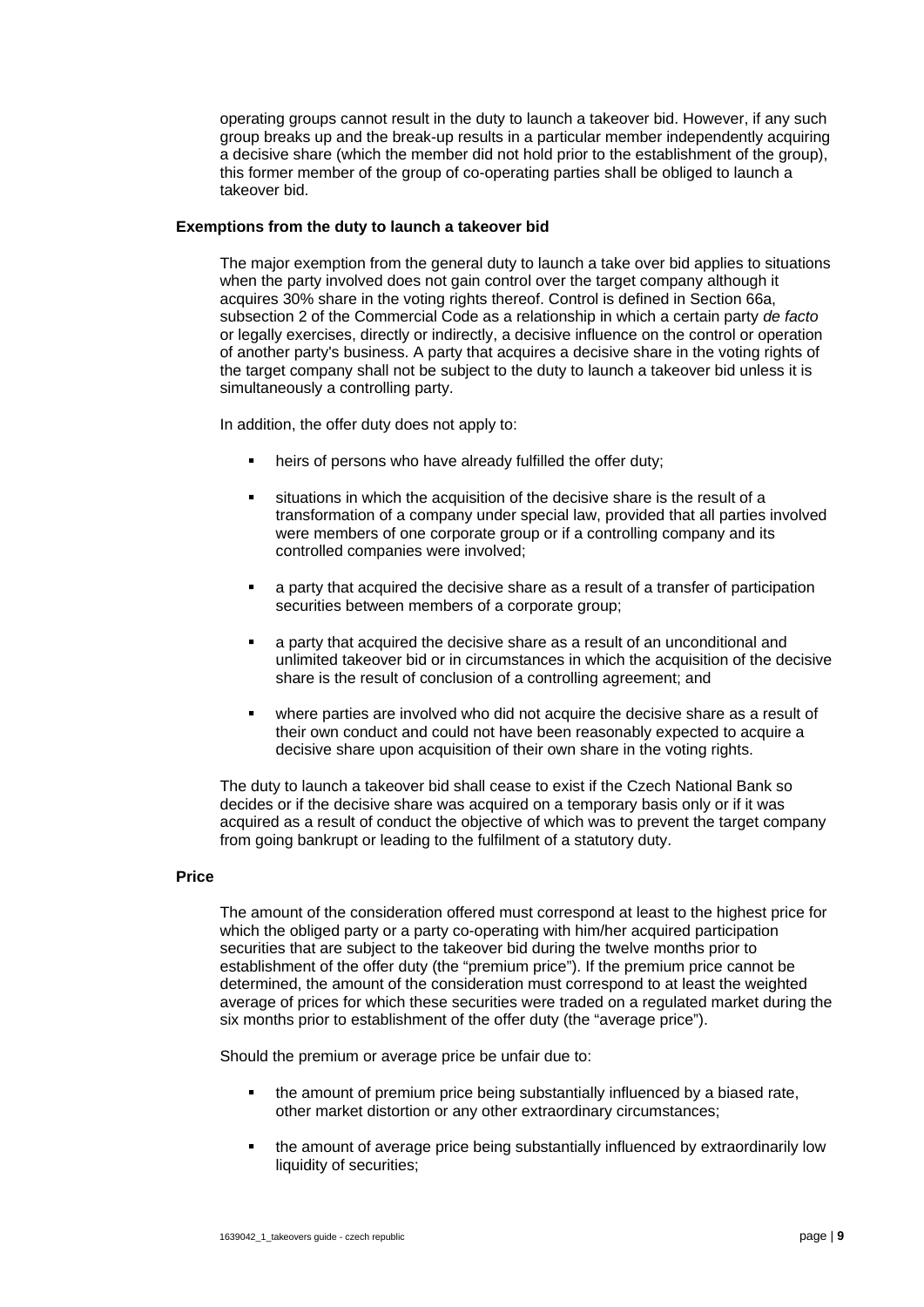- <span id="page-11-0"></span> the premium price was agreed outside of the regulated market due to special economic relationships between the parties; or
- the economic situation of the target company changed substantially during the most recent twelve months,

the Czech National Bank may alter the amount of the price at its own discretion (compare Art. 5(4) Dir.)

If the Czech National Bank opts to alter the amount of the price at its own discretion, it shall take into account the following in particular:

- influence of the afore-mentioned facts on the creation of the premium or average price;
- the up-to-date rate for the securities at the regulated market; and
- the value of the securities to which the bid applies.

#### **Penalties**

If the offerer makes a takeover bid in conflict with law, the damaged parties may claim compensation for damage or conclusion of a purchase contract under terms and conditions as if the takeover bid were made in accordance with law. If the mandatory takeover bid price is inadequate the parties that accepted such bid have the right to claim a refund of the balance. In such event the merits of the court decision awarding refunding of the balance shall be binding on all other damaged parties.

If a shareholder acquires shares in the target company and such acquisition gives rise to the shareholder's duty to make the takeover bid, and the shareholder defaults on the duty to make the takeover bid, the Takeover Act prohibits such shareholder from exercising the voting rights in the target company for three years.

# **COMPETING BIDS**

Any takeover bid disclosed during the binding period of another takeover bid is deemed to constitute a competing takeover bid. The Takeover Act does not impose any special requirements for the contents and, therefore, no limits in the amount of the price. The Takeover Act prohibits takeover bids from disclosure later than at least 5 business days prior to the expiration of the binding term of the takeover bid. The binding term of the competing bid must continue until at least the end of the binding term of the original; in no event shall it be shorter than 10 business days. Should the binding term of the original takeover bid expire earlier, it shall be automatically extended.

# **TAKEOVERS AND MINORITY SHAREHOLDERS**

# **Squeeze-out**

The Commercial Code (Sections 183i through 183n) regulates the so-called squeeze-out. The Commercial Code treats the squeeze-out procedure as a general institution of company law. Pursuant to general provisions, a party that holds securities in a public limited liability company representing not less than 90% of the voting rights and 90% of the share capital of the company may initiate a general meeting where it can decide that all remaining shares in the company shall be transferred to it. However, minority shareholders shall receive fair consideration, the amount of which must be supported by an expert report.